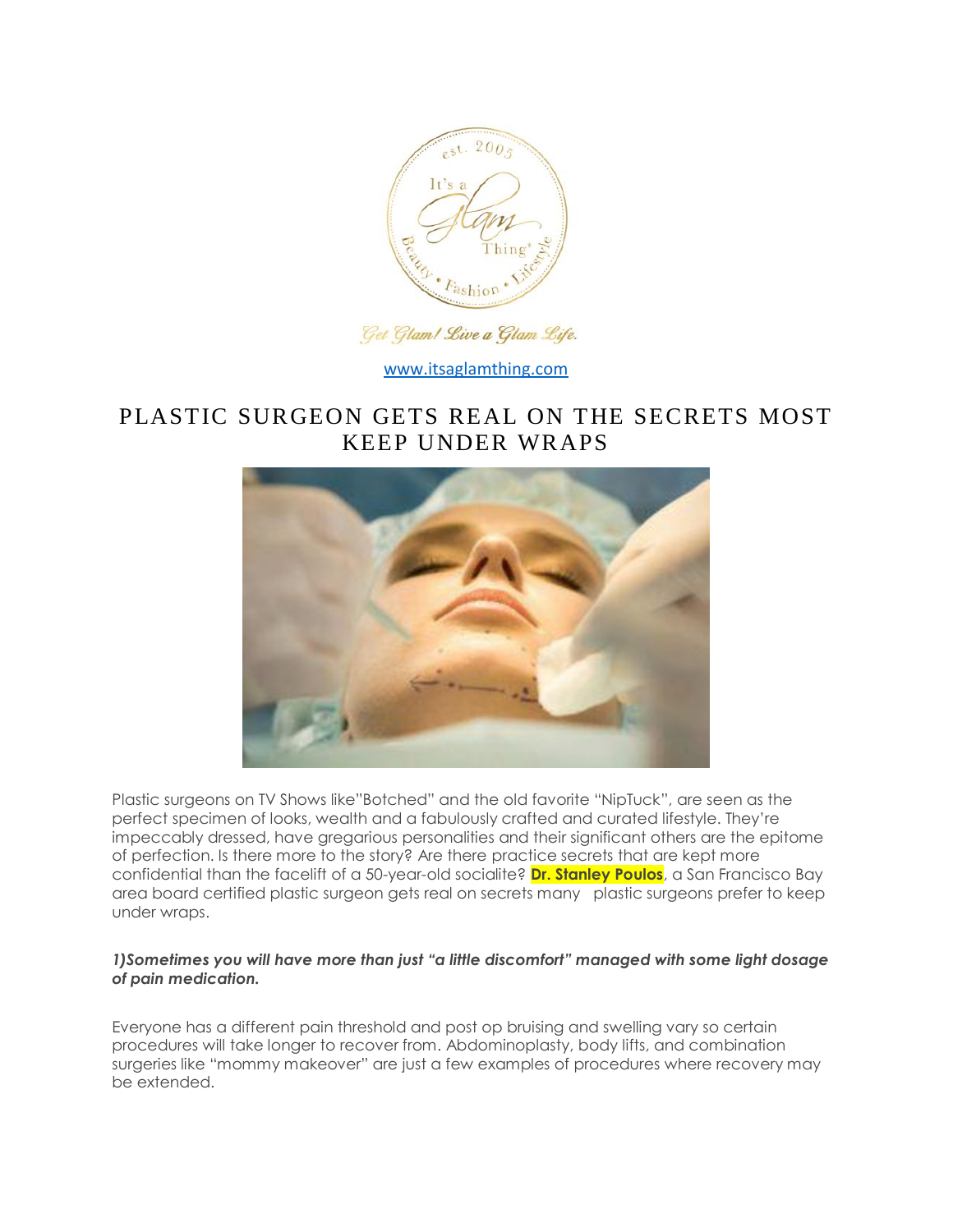Many people who have had procedures can think of a time a few days post op where they wanted to curse their surgeon or ask "why in the world did I do this?"

Just because it's an elective aesthetic surgery doesn't make it any less of an operation. Dr. Poulos explains that there are two very important things you want to get clear on, the actual level of pain and recovery time. Recovery time to return to ranching or running marathons may be a lot different than being able to drive or get out. He advises speaking to a few friends or references who had the same procedure. Just remember that like childbirth as time goes by the experience may seem easier than it was.

"You need to know so you can make necessary arrangements with work and childcare or elder care if need be. Some procedures can take at least a week or two before resuming normal activity so the more realistic the expectations the better," adds Poulos.

#### *2) There may be more than just "minimal scarring."*

"Scarring has nothing to do with the surgeon's skill and everything to do with the patient's genetics," clarifies Dr. Poulos. He goes on to explain that a highly skilled plastic surgeon can do the same exact procedure with closure on two different people. One will have minimal scarring while the other will not." People with darker complexions should consider this before deciding to do a procedure and certainly consult with your doctor's team who can recommend remedies that help with scarring.

#### *3) Cellulite removal isn't just easily "zapped away" with a laser.*

Today there are many options available, each claiming to treat cellulite effectively. Some are a bit more invasive. Cellulaze for example is a highly promoted actual surgical procedure using an invasive laser that must be threaded under the skin. "Even though this is considered minimally invasive, it's not an easy zap. Even with improvement the results often will not meet expectations so be realistic.

#### *4) There's an expiration date on results due to the aging process.*

We see celebrities who desperately battle mother nature. Aging is inevitable. The average "shelf life" of a facelift is about 10 years. "A facelift is a large financial investment along with significant recovery time. The better the skin elasticity the closer to a decade you'll get. Odds are even better you'll have a more enduring result if you don't smoke or sun-worship," says Dr. Poulos. He goes on to say that he believes it's really important to lay out the real expectations given skin texture and volume. Some people may notice the lower quadrant of their faces aging just a few years post facelift. While a person will still look youthful post facelift, it's not going to prevent aging."

### **About the Doctor:**

Dr. Stanley Poulos is a Board-Certified Plastic Surgeon and Co-Founder with Yngvar Hvistendahl, M.D of Plastic Surgery Specialists recognized as one of the premier aesthetic surgery clinics in Northern California, with over 30-years' experience in aesthetic procedures, and mastery of facial and body symmetry. Dr. Poulos offers weight loss procedures such as the gastric balloon